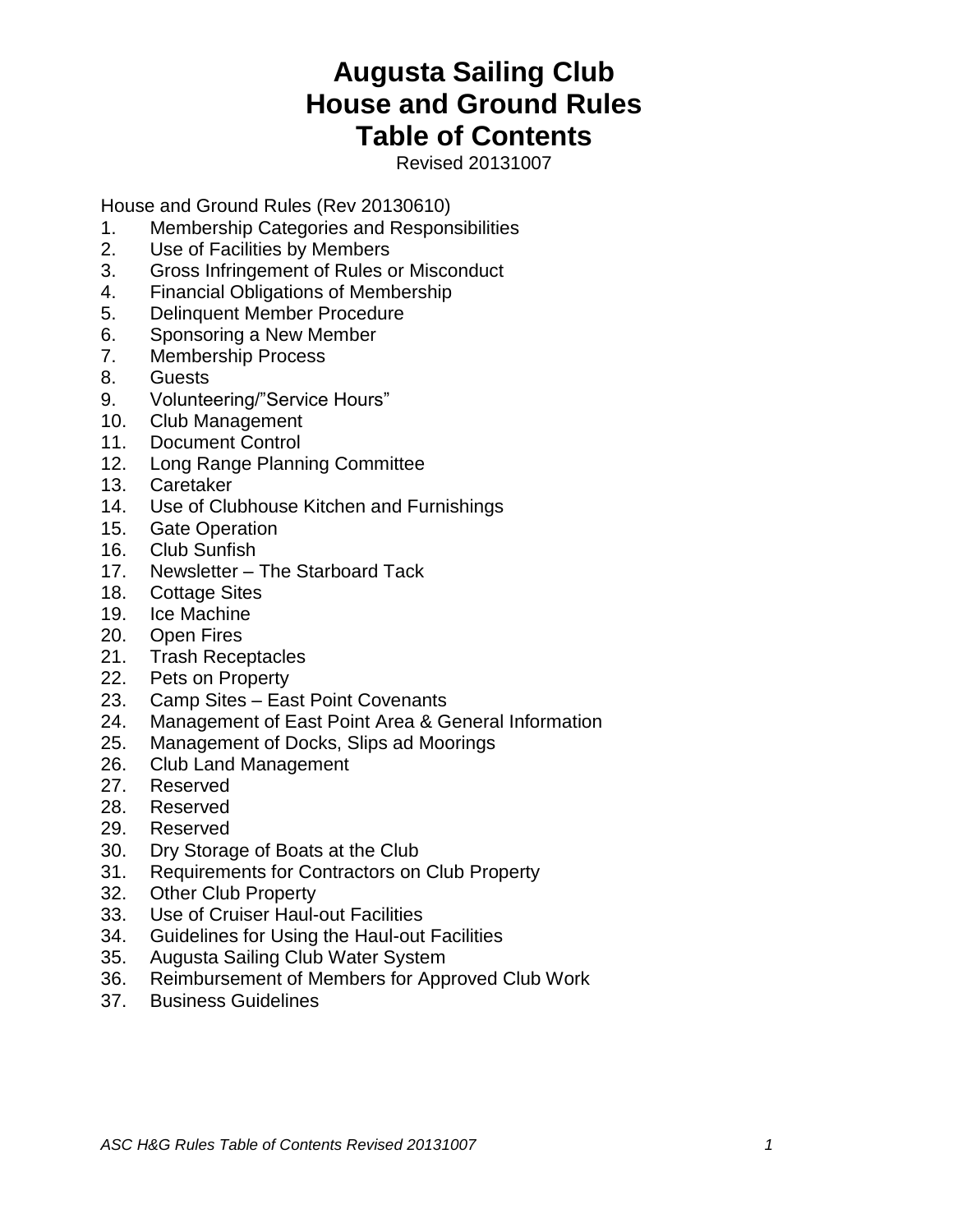## Appendix B – Organizational Positions (Rev 20130610)

- 1. Commodore
- 2. Vice Commodore
- 3. Rear Commodore
- 4. Secretary
- 5. Treasurer
- 6. Past Commodore
- 7. Caretaker/Resident Manager
- 8. Harbormaster
- 9. Starboard tack Editor
- 10. Webmaster
- 11. Fleet Captain
- 12. Powerboat Chairman
- 13. Event Chairmen
- 14. Kitchen Coordinator
- 15. Bar Coordinator
- 16. Junior Program Chairman
- 17. Club Boat Chairman
- 18. Women's program Chairman
- 19. Cruising Program Chairman
- 20. Clubhouse Chairman
- 21. Grounds and Roads Chairman
- 22. Utilities Chairman
- 23. Beach Chairman
- 24. East Point Mayor
- 25. Yardmaster
- 26. Haul-out Facilities Chairman
- 27. Bookkeeper
- 28. Dock Captains
- 29. Dock Authority
- 30. East Point Committee
- 31. Financial Review Committee
- 32. Long Range Planning Committee
- 33. Nominating Committee